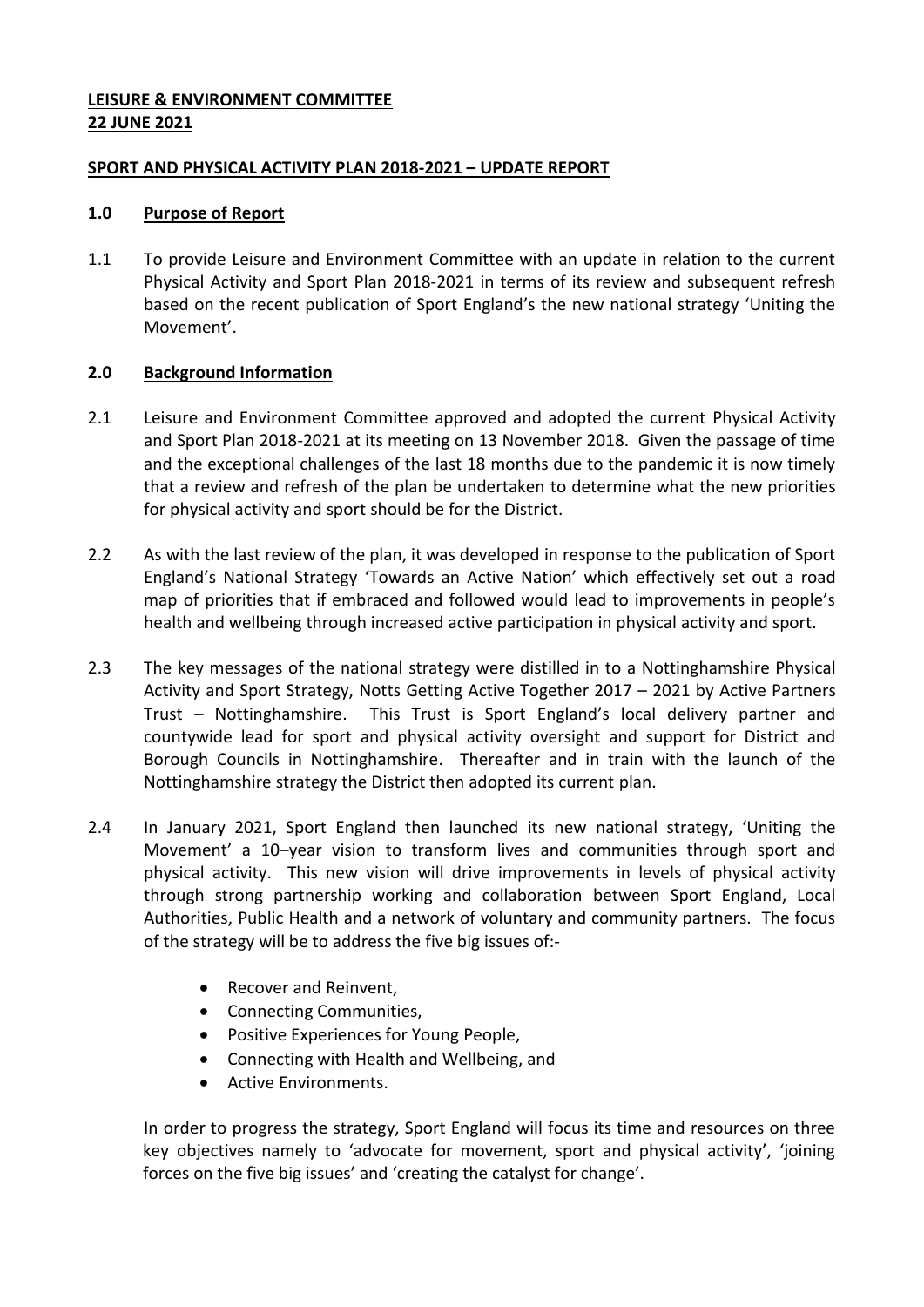- 2.5 In response Active Partners Trust Nottinghamshire is now developing its timely county response and will launch its refreshed strategy shortly and logically Newark and Sherwood will follow the direction of travel and review and refresh its current plan which will reflect the latest emerging priorities in the District particularly in relation to the impacts of the pandemic on levels of physical activity and sport particularly in areas where levels of active participation are low.
- 2.6 This review is timely in so far as it will enable the Council's approach to be aligned to the new strategies for consistency of approach and to avoid duplication. In doing so, the plan will connect the Council's health and wellbeing priorities to those of partner organisations across the health, sport, leisure and voluntary sectors.
- 2.7 The review process will involve stakeholder engagement with a number of key partners from the various sectors all of which have a vested interest in improving health and wellbeing. The draft plan will be presented to Leisure and Environment in due course for consideration and adoption.

## **3.0 Proposals**

3.1 It is proposed that a review and refresh of the Physical Activity and Sport Plan 2018-2021 be undertaken to align the District Council plan to that of the national and county approach to ensure that it reflects local priorities and improves the levels of active participation in physical activity and sport, thereby making a positive contribution to the health and wellbeing of the residents of the District.

#### **4.0 Equalities Implications**

4.1 There are no adverse equalities implications associated with this report and when the review and refresh is commenced any impacts will be considered in an Equality Impact Assessment.

#### **5.0 Digital Implications**

5.1 There are no adverse digital implications associated with this proposal.

#### **6.0 Financial Implications FIN21-22/339**

6.1 It is not anticipated that the proposed review and refresh of the plan will require any direct financial implications and should the position change a further report will be brought to this Committee for approval.

#### **7.0 Community Plan – Alignment to Objectives**

7.1 The review and refresh of the Physical Activity and Sport Plan 2018-2021 will make a significant contribution to 'improve the health and wellbeing of local residents' as identified in the Community Plan.